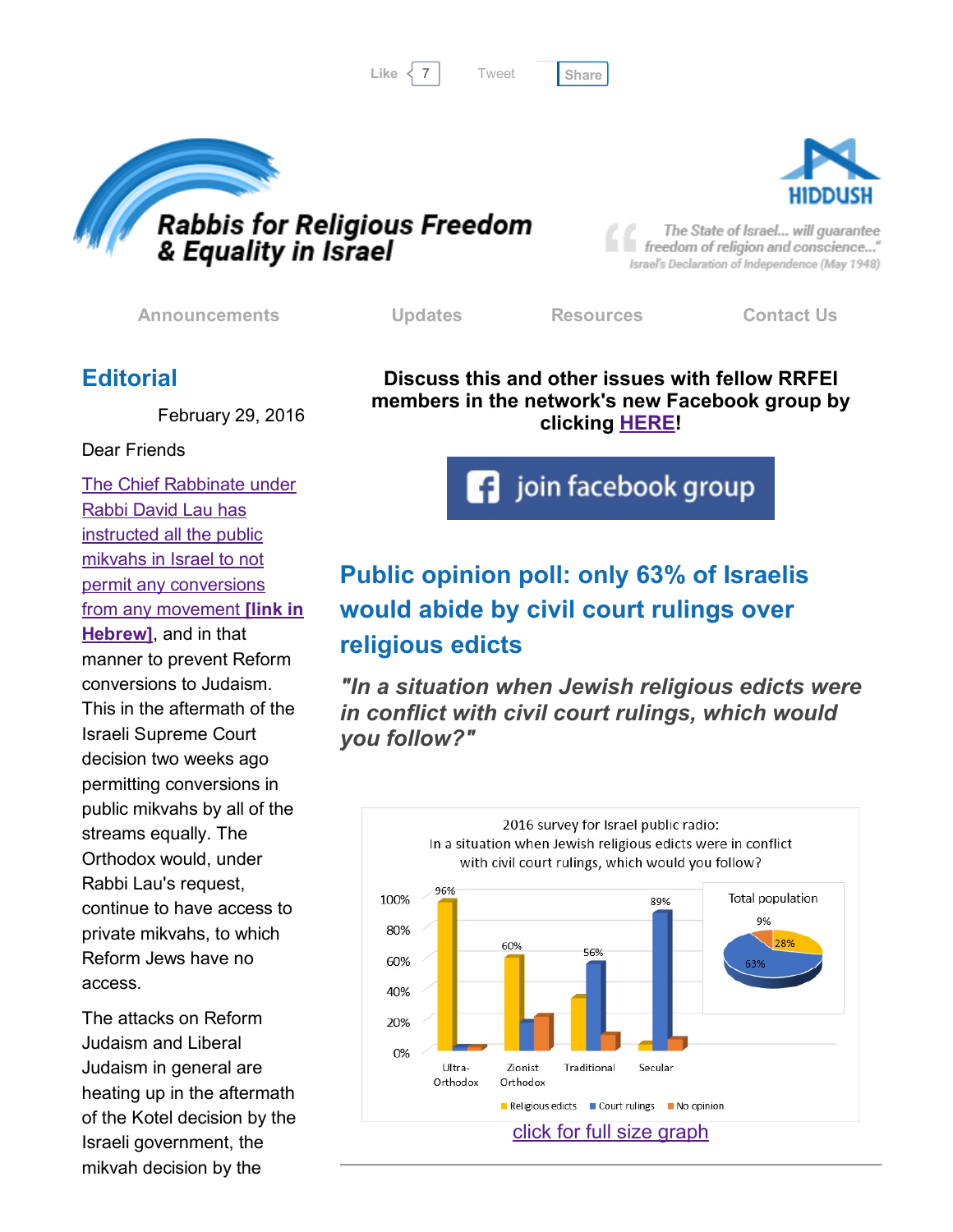Supreme Court, and the CCAR convention just held in Israel, which organized a liberal prayer service at the Southern Wall involving hundreds of participants.

#### In Dr. Alexander Guttmann's book The Struggle over Reform in Rabbinic Literature he

states that the early debates between the Reformers and the Orthodox ultimately had little effect, and when they figured that out, the leaders stopped arguing and proceeded to work within their own movements. He also stated that the common people had little interest in the arguments, and continued to intermingle with one another. Why have the disputes started up again? Obviously, the principle question is who controls the religious lives of Jews. It's not primarily theological: everyone may continue to hold their own theology privately and may continue his/her own practice. The question is: who controls the religious life of the Jewish people?

While there have been other epochs in Jewish history in which specific issues rose to the fore, only now has this fight occurred in the first Jewish State in 2 millennia. The flash points of conflict, the use of



Two weeks ago, the RRFEI [bulletin](http://hosted-p0.vresp.com/577764/82b22408b9/ARCHIVE) *[link]* included an analysis of the Supreme Court landmark ruling on access for non-Orthodox converts to public mikva'ot, demonstrating that there is a lot more to this than first met the media's eyes. We reported on the immediate, horrific backlash from ultra-Orthodox circles. The three religious parties (namely the Zionist Orthodox Jewish Home and the two ultra-Orthodox parties) have joined forces in submitting a legislative proposal that would undo the Supreme Court ruling. This is their attempt to grant absolute control of the publicly funded mikva'ot to the Chief Rabbinate.

As [Hiddush](http://hosted-p0.vresp.com/577764/5127fdb147/ARCHIVE) has noted *[link]*, this is yet another case of Dr. Jekyll / Mr. Hyde syndrome, exemplifying the Jewish Home party's head & Minister of Diaspora Affairs Naftali Bennett's split personality. He goes out of his way to appear inclusive, tolerant and pluralistic outside of Israel, to you, our friends and colleagues in North America; but he has no problem swerving 180 degrees when it comes to our non-Orthodox colleagues, converts and movements in Israel.

An important, further development occurred in the last few days, as the Chief [Rabbinate](http://www.kikar.co.il/193867.html) publicly turned to Israel's religious councils that operate the public mikva'ot **[link in Hebrew]**, instructing them not to abide by the Supreme Court ruling. What was self-evident to the Supreme Court, as Hiddush [indicated](http://hiddush.org/article-16844-0-Landmark_ruling_to_allow_nonOrthodox_converts_access_to_all_mikva%E2%80%99ot.aspx) in its analysis [link], namely: "the rabbinate is not authorized to establish a discriminatory policy" is not only not self-evident to the Chief Rabbinate (a state organ established by civil law and subject to the rule of law!), but it openly and rebelliously flaunts this! We have repeatedly suggested that the battle over religious freedom and equality is not merely a battle over religious diversity, but is -at the core- a battle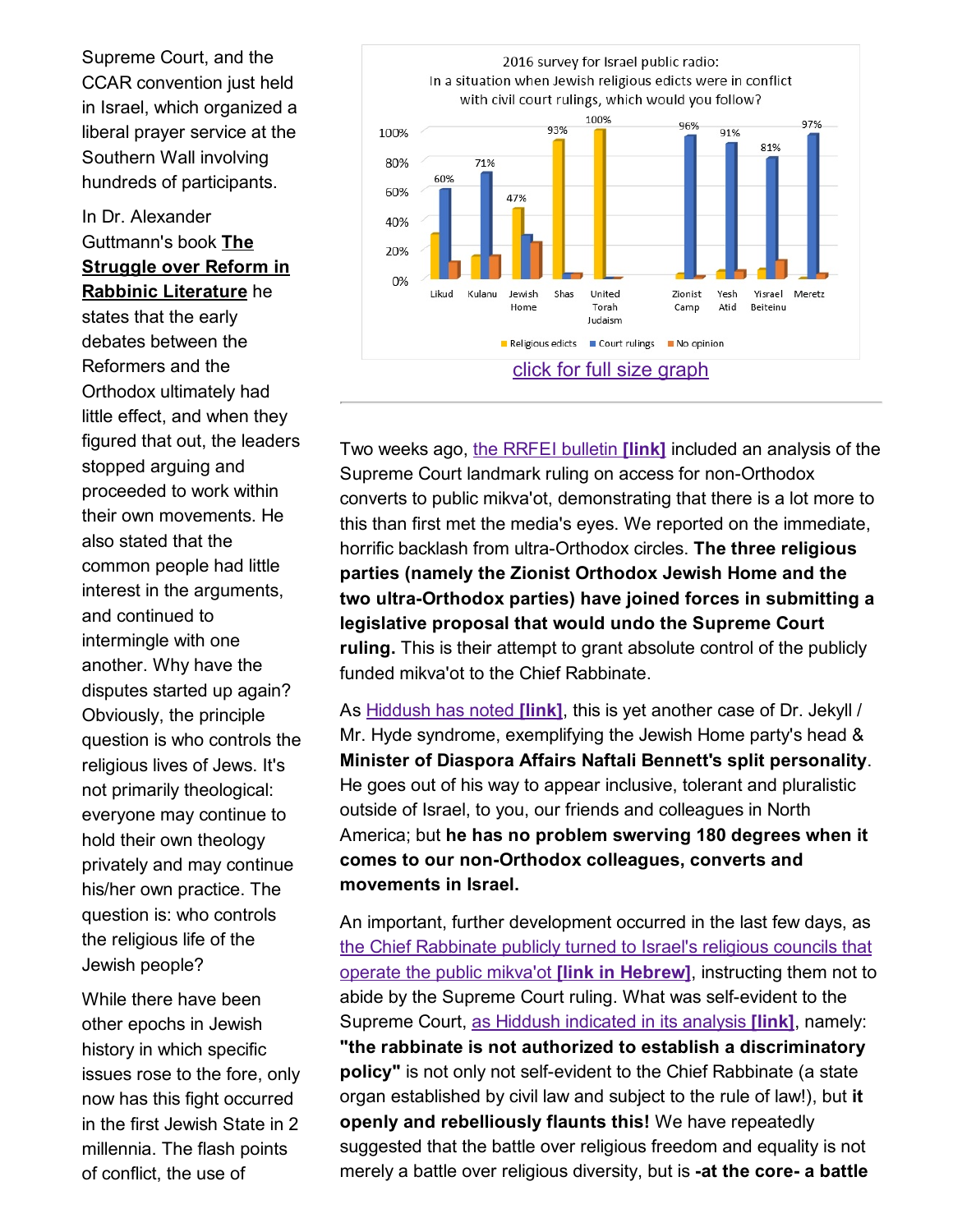mikvahs or the Kotel, are not as important as the right of Jews to control our own religious lives. This struggle involves the destiny of all Jews, even though they may be unaware it's occurring. How ironic that the principle battle for the right of Jews to control their religious lives is taking place in Israel. But it's our destiny as rabbis to play a critical role in that existential battle on behalf of all of our people. Jews must be allowed the right to religious self-determination.

Please post your comments, or send them to: [organizers@rrfei.org](mailto:organizers@rrfei.org)

Also, see our FB group: [\[link\],](https://www.facebook.com/groups/132239560451232/) and our website: [www.rrfei.org.](http://rrfei.org/)

Kol tuv,

**Mark** 

[facebook](https://www.facebook.com/groups/132239560451232/) [email](mailto:organizers@rrfei.org)

#### **Resources**

- 2016 [Supreme](http://rrfei.org/resources/supreme-court-ruling-on-mikvaot-2016/) Court ruling on mikva'ot
- Western Wall [compromise](http://rrfei.org/resources/western-wall-agreement-2016/) agreement
- Chief Rabbi Lau attacks Bennett over [pluralism](http://rrfei.org/resources/chief-rabbi-lau-slams-minister-bennett-winter-2015/)
- J-REC / AJC [Mission](http://rrfei.org/resources/ajc-j-rec-mission-to-israel-winter-2015/) to **Israel**
- Giyur [K'halacha](http://rrfei.org/resources/giyur-khalacha-summer-2015/)

over the rule of law and democracy. The Chief Rabbinate's gall is but another compelling demonstration of the serious problem we face.

We would like to share with you another dimension of that very challenge; it so happens that this week the Israeli public radio commissioned a poll, which included the question "In a situation when Jewish religious edicts were in conflict with civil court ruligns, which would you follow?" Looking at these graphs (above), we get a quantitative perspective of the extent of the challenge. While the overwhelming majority of Israeli Jews respect the law, the ultra-Orthodox and most of the Zionist Orthodox indicate clearly that they would view the civil court's rulings as merely advisory, not to be adhered to, in the case of such a clash. Obviously there would be instances in which all of us would maintain such a position. For instance, if, under unimaginable circumstances, the court ordered the public to violate the Sabbath or eat treif... But these are NOT the questions that come before the judicial bench. The mikva'ot case (as an example) involves state funded public mikva'ot, and their use by non-Orthodox converts does not make them impure, regardless of whether the Rabbinate likes it.

# *Pashkvil* published last week in ultra-Orthodox neighborhoods

*"The Reform shall shatter us to splinters and split us into factions"*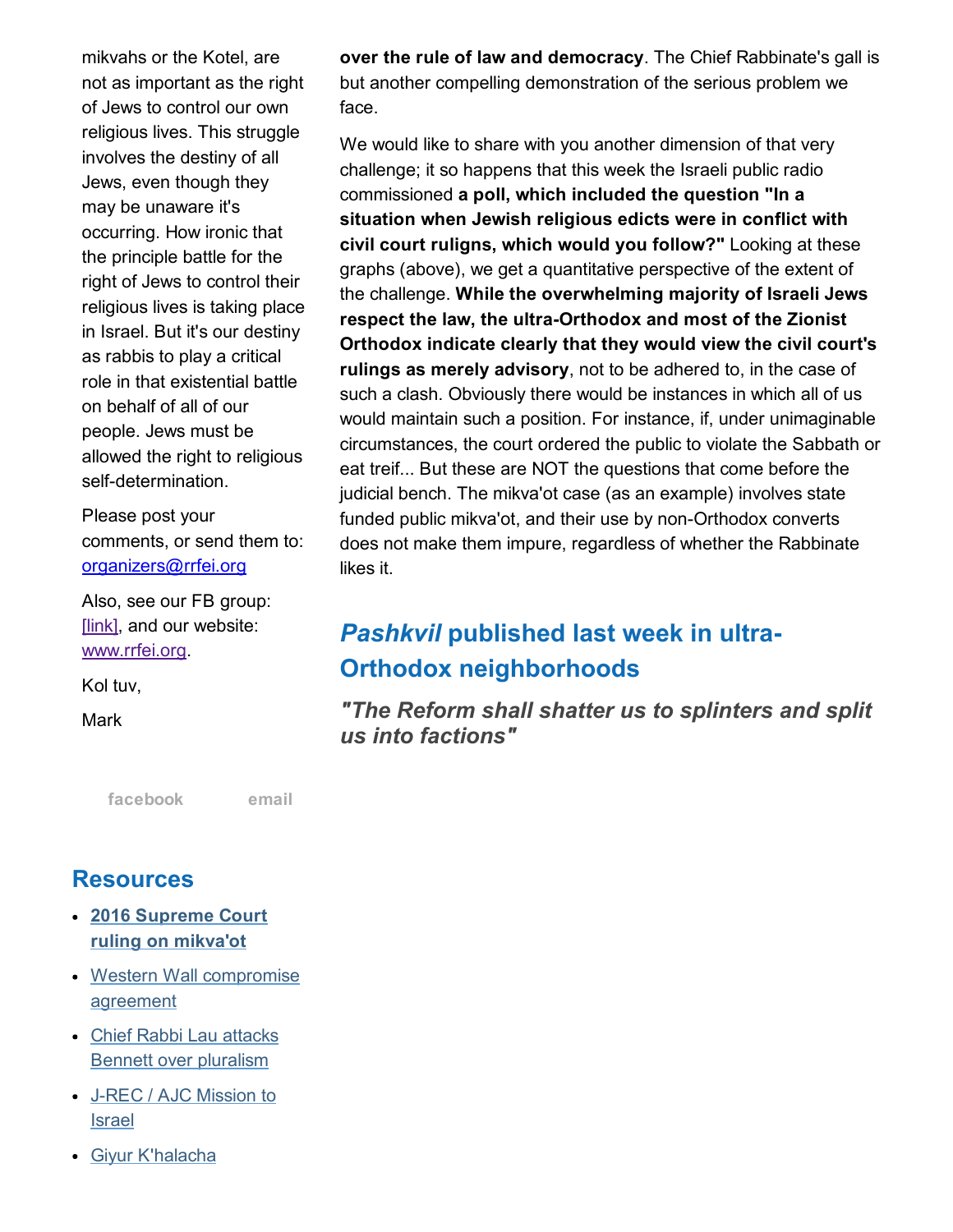- Acts of [violence](http://rrfei.org/resources/acts-of-violence-summer-2015/)
- Kashrut [regulations](http://rrfei.org/resources/kashrut-regulations-for-hotels-spring-2015/) for hotels and event halls

#### Contact us

email: [organizers@rrfei.org](mailto:organizers@rrfei.org) Phone (US): 646-334-5636 Phone (Isr): 054-779-1179

### Not yet a member?

Please [register](http://rrfei.org/about/registration/) here »



click for full size *pashkvil*

Last week, more than 500 posters were put up in Israel in the neighborhood of Meah Shearim and other ultra-Orthodox neighborhoods that include the following quotes:

"We are shamed. Disgrace has covered our faces. Strangers have come into My Temple, Beit Adonai. The cry of the great rabbis of our time is that the Western Wall is to be desecrated and trampled upon." header of this *pashkvil*

"It is inconceivable to allow the etching of Reform synagogue names in iron pen and letters of lead for them to receive Shem Olam that can never be erased. We shall not honor them within the gates of our Temple." *Yabia Omer*, responsa by Rabbi Ovadia Yosef (1920-2013)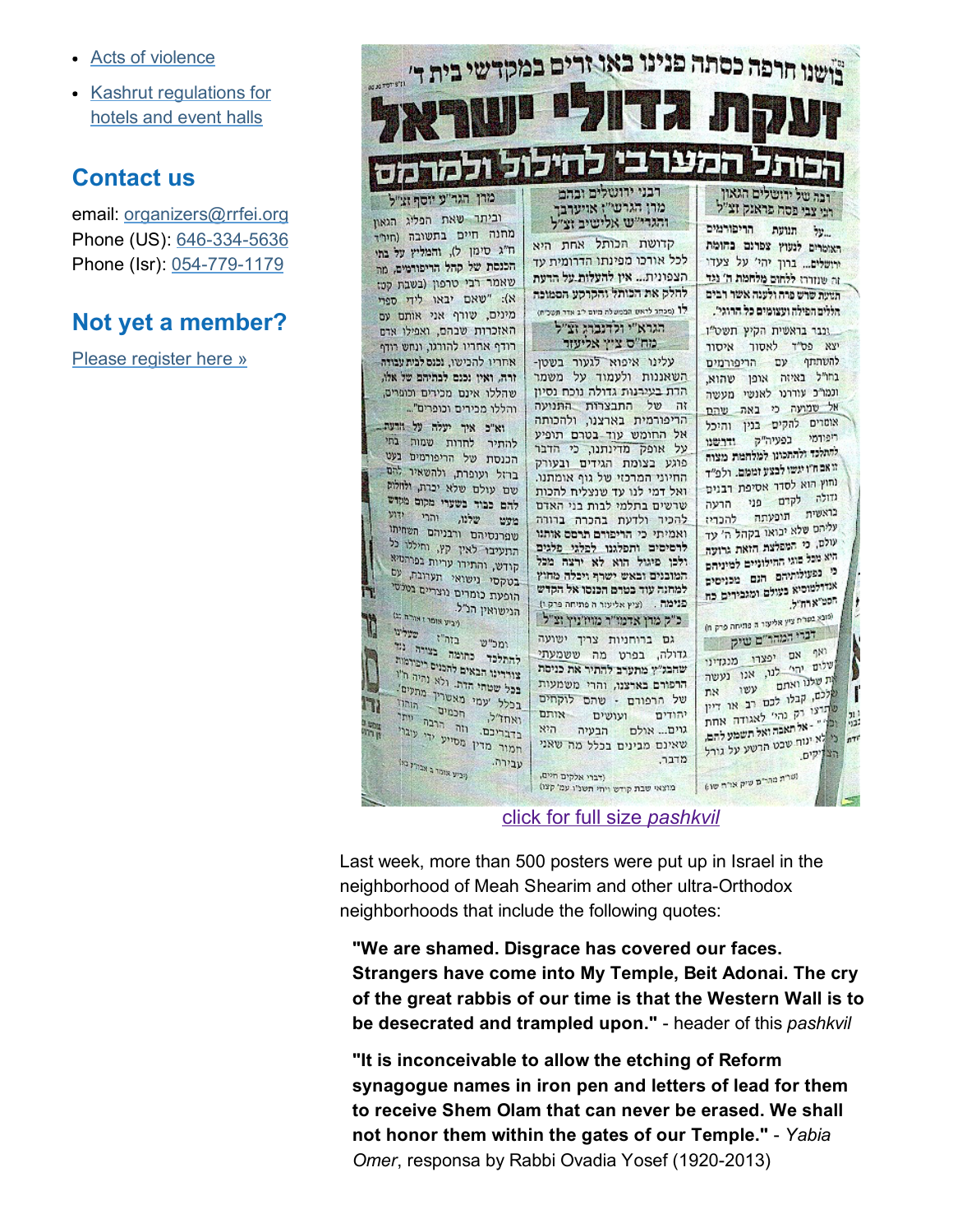"We must unite as an un-breachable wall against our arch enemies that want to enter the Reforms into all areas of religion." *Yabia Omer*, responsa by Rabbi Ovadia Yosef  $(1920 - 2013)$ 

"The holiness of the wall extends its whole length, from its most southern corner to its most northern corner. It is inconceivable to divide the Kotel or the area adjacent to it." *letter to the Prime Minister*, from the Chief Rabbis of Jerusalem

"The Reform shall shatter us to splinters and split us into factions. An abomination, unwanted by all, it shall be burnt in fire and consumed outside our camp and not enter the Holiness." *Tzitz Eliezer*, Rabbi Eliezer Yehuda Waldenberg  $(1915 - 2006)$ 

"We need salvation in spirituality, especially now that the supreme court has intervened to allow the Reform into our land, and their essence is to take Jews and make them Goyim." *Vizhnitzer Rebbe*, Rabbi Moshe Yehoshua Hager  $(1916 - 2012)$ 

"The Reform movement intends to sink its claws in the Wall of Jerusalem…We must hurry and fight the Lord's battle against this hemlock and wormwood movement that has brought the fall of many and taken a huge, deathly toll." **Tzitz Eliezer, Rabbi Eliezer Yehuda Waldenberg (1915-2006)** quoting former Chief Rabbi of Jerusalem Tzvi Pesach Frank  $(1873 - 1961)$ 

"This monster is worse than all the secular people we know. In their actions they bring chaos into the world and increase the power of Satan, God forbid…" *Tzitz Eliezer*, Rabbi Eliezer Yehuda Waldenberg (19152006) quoting former Chief Rabbi of Jerusalem Tzvi Pesach Frank (1873-1961)

Rabbis for Religious Freedom and Equality in Israel represents a broad spectrum of Jewish belief and practice, and champions the values of religious freedom and equality fundamental to World Jewry, in partnership with Hiddush for the realization of these principles in Israel and the Diaspora.

Rabbis for Religious Freedom and Equality in Israel Website: [WWW.RRFEI.ORG](http://rrfei.org/) | Email: [organizers@rrfei.org](mailto:organizers@rrfei.org) | Tel. [US] 646-334-5636; [Israel] 054-779-1179